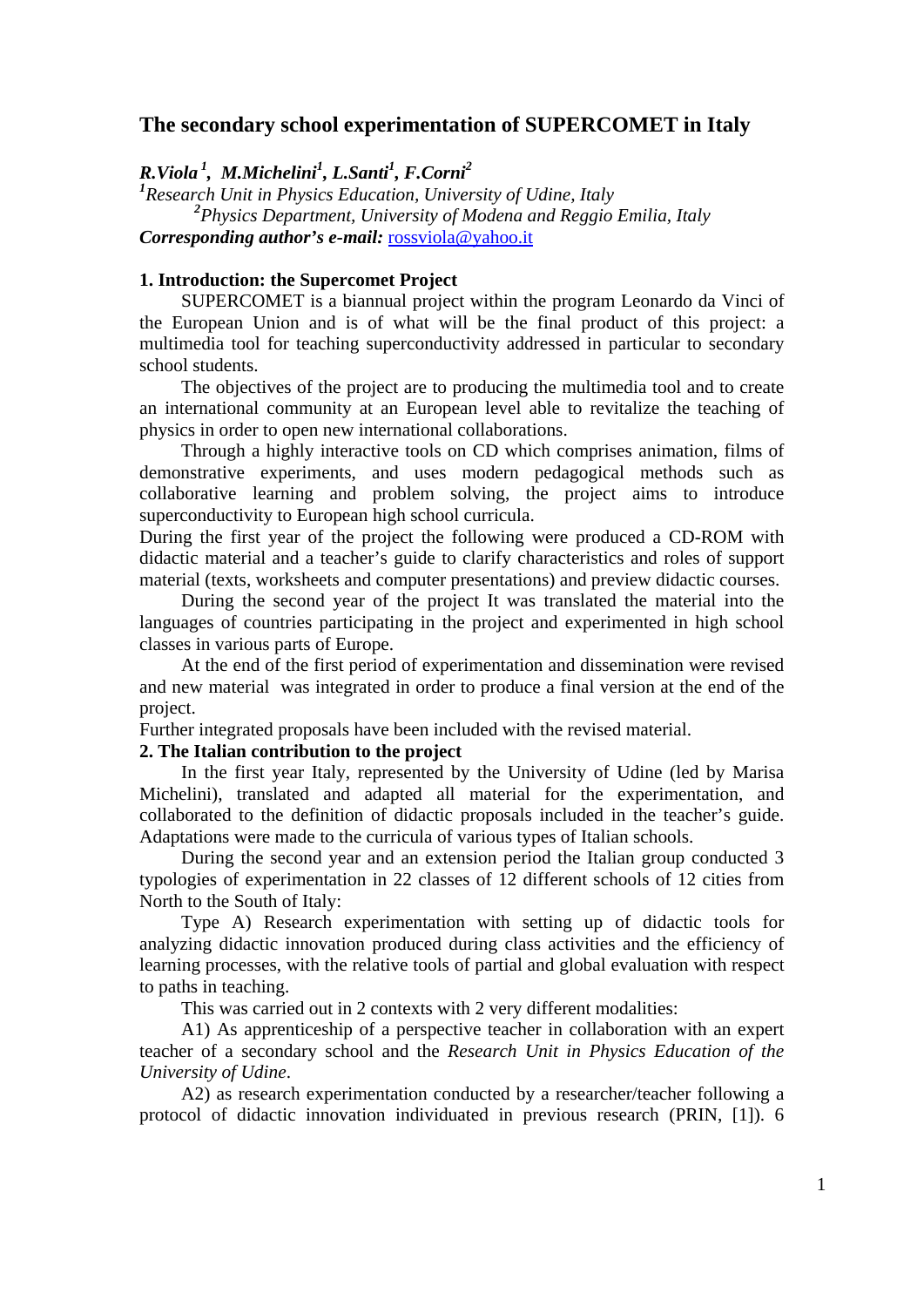different monitoring tools relative to this research experimentation were used to analyze the experimentation.

Type B) Action research by a web network of schools (Drago Web). Drago Project is a web online collaboration between 3 teachers (expert in using ICT) from 3 schools (from Sicily and Calabria which are areas in the south of the country with a strong need for innovation and the support required by this). The 3 levels of study: that of students; the teachers who lead and follow these with blended modalities; the researchers, who in different environments carried out the task of analyzing the work of students and the activity of the teachers. The project received an award by national projects of support to scientific vocations (PLS – Physics). The prize-giving was held at a conference where 500 students participated and exhibited the experimentation Supercomet (around 60 students).

Type C) experimentation in experimental low level of secondary school (no.3) and in traditional classes of the last years of secondary school (15) following the suggested path foreseen by the project, with meetings for comparison and discussion during the experimentation, between teachers who chose between 2 main strands: electrical properties and magnetic properties.

The total number of students involved in the experimentation was 348, with a total of 110 students from the ages 14-16 and 238 from the ages 17-18, from 22 classes in 12 schools in 10 different seats distributed in all Country.

#### **3. Training courses for teachers**

For the training courses lasting 1-2 days the teachers made use of the Guide for teachers and the CD-Rom with 6 modules. These took place in Bolzano (2), Udine (2), in the National Congress of the Association for Teaching Physics (AIF), in Latina (1) and in Catania (1).

Six experiments were carried out during the training activities (Fig. 1) of which 4 are assembled with self-made materials and 2 with commercial materials.

|                                                                     | 1. Electrical and magnetic properties of different materials:                                                                                                                                                                                                                                                                    |
|---------------------------------------------------------------------|----------------------------------------------------------------------------------------------------------------------------------------------------------------------------------------------------------------------------------------------------------------------------------------------------------------------------------|
|                                                                     | Classification of various everyday materials (conductors, magnets, insulators, diamagnetic and<br>paramagnetic material) in terms of their interaction with a magnet.<br>Characteristics of magnetic attraction. Construction of field lines of a cylindrical magnet using a<br>compass. Relations between field lines and flux. |
| 2. A falling magnet:                                                |                                                                                                                                                                                                                                                                                                                                  |
|                                                                     | Comparison between the falling of a small magnet and a piece of steel of the same dimensions in a<br>tube of copper.                                                                                                                                                                                                             |
| 3. A jumping ring:                                                  |                                                                                                                                                                                                                                                                                                                                  |
|                                                                     | Three rings of different materials (copper, aluminum and plastic), at room temperature or previously<br>heated/cooled, are subject to a sudden variation in intensity of magnetic flow. The height of their<br>jump is analyzed in terms of material and temperature.                                                            |
| 4. Piled magnet rings:                                              |                                                                                                                                                                                                                                                                                                                                  |
|                                                                     | Four magnet rings are piled onto a wooden bar, facing each other the same polarity. Measure of their<br>relative distance and behavior reacting to an external force along axis.                                                                                                                                                 |
| 5. Magnetic levitation:                                             |                                                                                                                                                                                                                                                                                                                                  |
|                                                                     | Observation and discussion of the characteristics of the levitation of a magnet on a superconductor.                                                                                                                                                                                                                             |
| 6. Measure of the resistance-temperature curve of a superconductor: |                                                                                                                                                                                                                                                                                                                                  |
|                                                                     | A superconductor material is cooled and its resistance is measured in temperature and time by means<br>of a data logger system. The graphs obtained are compared with the data obtained by the previous<br>experiment levitation.                                                                                                |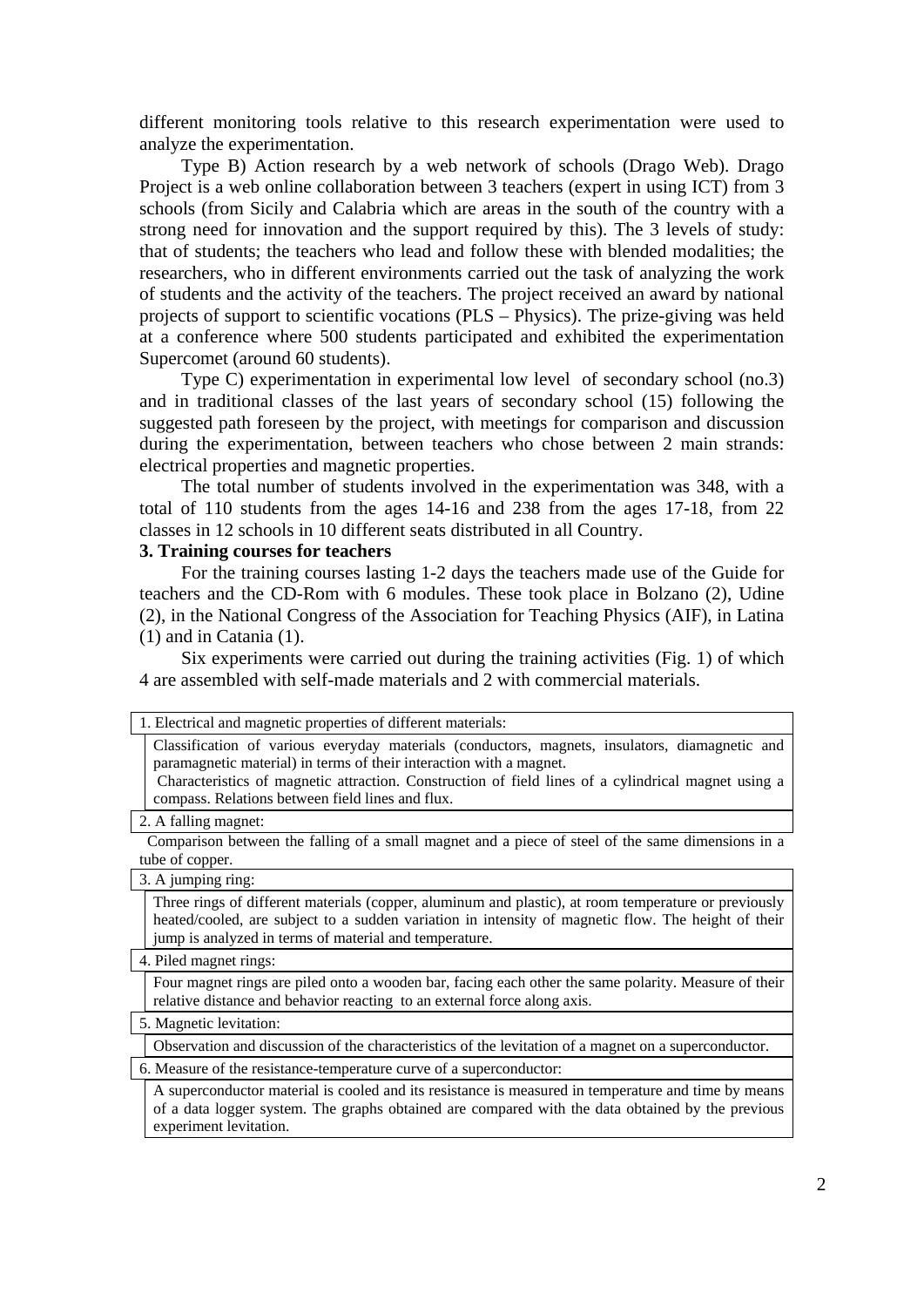**Fig. 1** The six experiments for teachers training course.

### **4. Instruments and methods**

Two types of worksheet of the didactic activities and experimentations were developed:

- traditional detailed worksheets that helps students to analyze each experiment, seen as an auto-consistent module, to recognize the relevant physical quantities, to take measurements, analyze data and look for an explanation of phenomena observed using the experiment results.
- Sequence of stimulus-questions, realized according to strategy PEC (Prevision-Experiment-Comparison [2]) and the inquiring physics methodology [3]: the entire course is organized as a sequence of activities based on PEC cycles with student worksheets.

Six monitoring worksheets were prepared, according to standards of evaluation of innovation developed in previous research [1] :

- 1. Class presentation (previously experimentation carried out, physics arguments familiar to the students, laboratory and computer use, methods of teaching, attitude of the class)
- 2. Departure point for each student (ability, interests, attention, socializing, school performance)
- 3. Board diary of various activities carried out
- 4. Final report (text in free form containing: evaluation of materials, difficulties met with modules contained on the CD, interdisciplinary arguments, reactions of the students, evaluation of the experiment, suggestions)
- 5. Final students evaluation (attention, school performance during the experimentation)
- 6. Student interview according with a grid (one interview per student group performance where they are asked what they believe they have learned, if they liked the activities, how they learned and, finally, they are asked to review a particular argument among those dealt with)

#### **5. The didactic path**

The groups of teachers from Pordenone and Udine proposed 3 paths that may be adapted both for experimental low level of secondary school and for traditional classes of the last years of secondary school, using the Supercomet materials.

P1\_Magnetic field path. "Faraday's way to the magnetic properties of the superconductor, or rather the path of field lines" is characterized by the following steps:

- − Analysis of the electric field lines due to a dipole and of the field lines in the case of a magnetic dipole (mapping and characterization in both cases)
- − Analysis of the situations of suspension associated with field lines and situations of equilibrium (stable and not stable): they use the two experiences of ring-shaped magnets and not ring-shaped magnets.
- − Slowing down of the magnet and the superconductor thanks to induced currents; analogy with the Fountain Effect
- − Possibility to surround the superconductor with field lines: experience of magnetic levitation; introduction of the hypothesis of diamagnetism; possibility of correction of the position of instable equilibrium.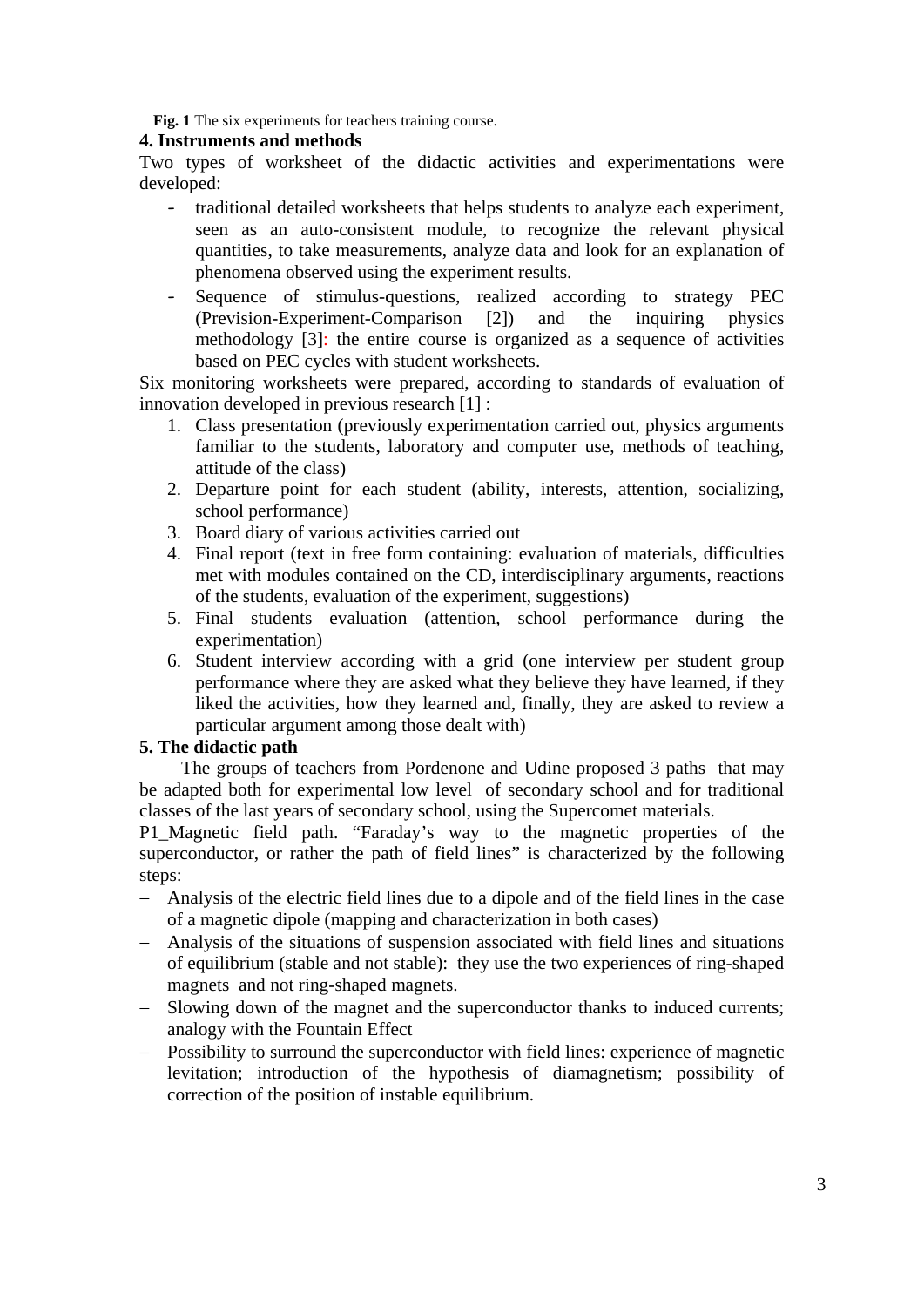P2. Resistivity behavior. " The master way of the properties of the superconductor, or the course of resistivity" follows these steps:

- − Analysis of temperature dependence of resistivity, with particular attention the below 0 degree Celsius temperatures.
- − Falling of resistivity and different properties of conduction of superconductors
- − Effects of superconduction.
- − Analysis of electrical circuits with elements of virtual superconductors.

P3. "Transformations of energy" for second classes of PNI course, put in the curriculum after the study of energy transformations and electric field. The proposal contains a new path in that it departs from the conservation of mechanical energy and its transformation into other forms and in particular into an electrical form; it looks at electric field and electrical conduction (module 4 of CD-Rom) and then analyzes the magnetic behavior of currents (Module 1 and 2), electromagnetic induction (Module 3), superconductivity (Module 5). It is constituted by a combined use of laboratory experience, modules of the project Supercomet and interactive applets. It was favored group work for the laboratory experiences, some of which were conducted in qualitative form, others quantitative, guided by the worksheets. The strategy of intergroup discussions with the aim of sharing conclusions is implemented as the way to discuss experimental results.

#### **6. Approaches and strategies**

The prevailing strategies utilized in the experimentation are those proposed in the research experimentation (A1), where the stimulus-questions lead the student to reason about situations of the cycle Prevision-Experiment-Comparison (PEC). The main strategy carried out is the conceptual exploration [4] even when the activity is conducted without worksheets.

The teachers of the schools involved in the project followed different methodologies:

- A) used only multimedia material,
- B) carried out the main experiments combining use of multimedia materials,
- C) based their course mainly upon experiments.

The active role of the students with multimedia material was at a minimum of 30% and the same occurred with experiments. The project thus contributed to the didactic improvement not only from the point of view of content, but also in methods.

The approaches utilized were 4-5: A1) problematic – explorative  $(15\%)$ , A2) multimedia (20%), A3) applied (5%), A4) experimental (15%), A5) mixed (45%).

In 4/12 cases teachers filled in the described worksheets for the monitoring of the experimentation. Analyzing them we can see that, on a total time of 84 hours spent in the experimentation, most time (48%) was utilized for doing experiments, 22% was dedicated to the interaction with CD modules, 16% to the discussion after these activities and only 14% to a presentation of contents at the beginning of the lesson.

Between the approaches, the most utilized was the experimental one (3 schools in an integral manner) and, next, a mixed typology which followed a combination of an experimental approach and a multimedia approach. In 2 cases an applied approach was utilized and the course P2 was developed focusing on technical applications of superconductive materials. All courses made use of the multimedia tools of Supercomet Project (CD modules), 4 schools utilized the experiments prepared by the